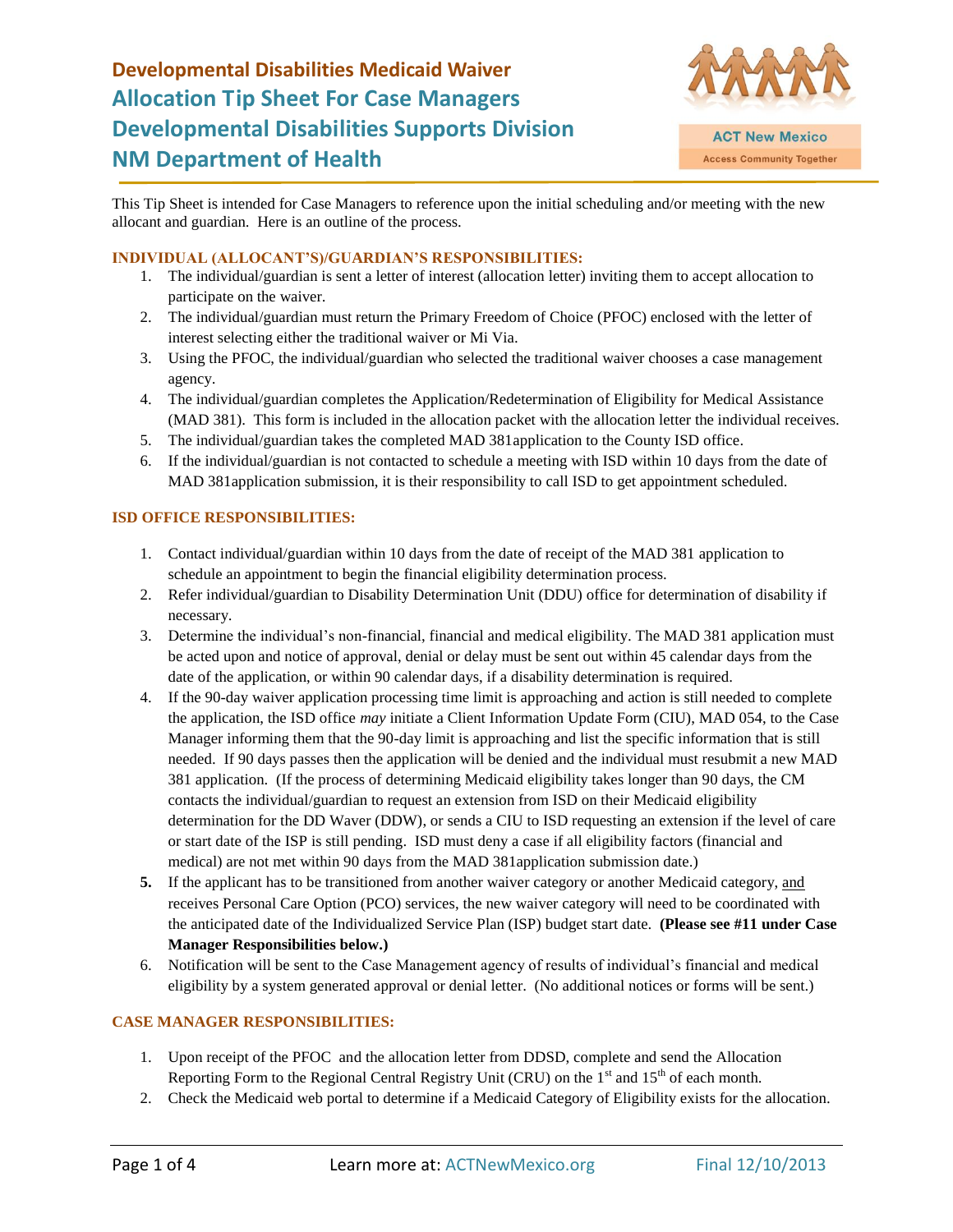

- 3. Complete the Comprehensive Individualized Assessment (CIA) Form.
- 4. Complete the Level of Care (LOC) Abstract Form (MAD 378).
- 5. Submit the LOC Abstract Form, CIA and the Medical History and Physical (H&P) to Third Party Assessor (TPA), Molina.
- 6. CMs have up to 90 days to obtain an approved LOC per Medicaid Regulations. CMs are urged to obtain an approved LOC as soon as possible. Molina will send a copy of the approved LOC to ISD and the Case Management agency.
- 7. If the process of determining financial and medical eligibility takes longer than 90 days, the CM contacts the individual/guardian to request an extension from ISD on their DDW eligibility determination, or send a CIU to ISD requesting an extension if the level of care or start date of the ISP is still pending. ISD must deny a case if all eligibility factors (financial and medical) are not met within 90 days from the application submission date.
- 8. Once the case manager has an begun the LOC process, the case manager contacts the Regional Office Eligibility Worker, so the Eligibility Worker can request a SIS assessment.
- 9. Once the case manager has written notification of Medicaid eligibility from ISD, the case manager submits it to the Regional Office Eligibility Worker.
- 10. Determine if the applicant is a "Waiver or PCO Transition Case."
	- a. If the applicant is a Waiver or PCO Transition Case, go to Step #11 below.
	- b. If the applicant is NOT a Waiver or PCO Transition Case, go to Step #12 below.
- 11. If the applicant has to be transitioned from another waiver category or another category of Medicaid and receives Personal Care Option (PCO) services, coordinate with ISD via the use of the CIU to notify them of the new allocation and that a SIS is being completed. For these Waiver or PCO Transition Cases, ISD and the CM will establish an Individualized Service Plan (ISP) and Category of Eligibility (COE) start date for the first day of a month.
- 12. Once the SIS is completed and the SIS score is received, develop the ISP and budget with an effective date to begin on the first day of a month.
- 13. Submit the ISP/budget worksheet and prior authorization forms, as appropriate, to the TPA, Molina. Important note: The TPA, Molina, will not issue a prior authorization for the ISP/budget until the DDW COE is approved by ISD.
- 14. If you have not received an ISP/ budget determination and ten (10) business days have passed, you may check the New Mexico Medicaid Portal for the status of the ISP. If the ISP is ready to be approved but is awaiting a COE approval, the "Auth Status" on the Prior Authorization Detail page will indicate "Closed". If ten (10) business days have passed and you don't see anything on the Prior Authorization Detail page, you may call the Molina Customer Service Line at (505) 348-0311 (Albuquerque local) or at (866) 916- 3250 (Outside Albuquerque toll-free). Molina can also provide information on the status of the ISP/budget determination.
- 15. Important Note: Within the ten (10) business days of the ISP/budget submission you may hear from Molina in the form of a Request for Information (RFI). An RFI is a good indicator that your ISP/budget determination may take longer than 10 business days to process. The ten (10) business days is a rule of thumb that will help you keep track of the ISP/budget submission.
- 16. CMs have 90 days to obtain an approved ISP per Medicaid Regulations.
- 17. Services must be in place within 90 days from the date of COE approval (when there are no transition issues.)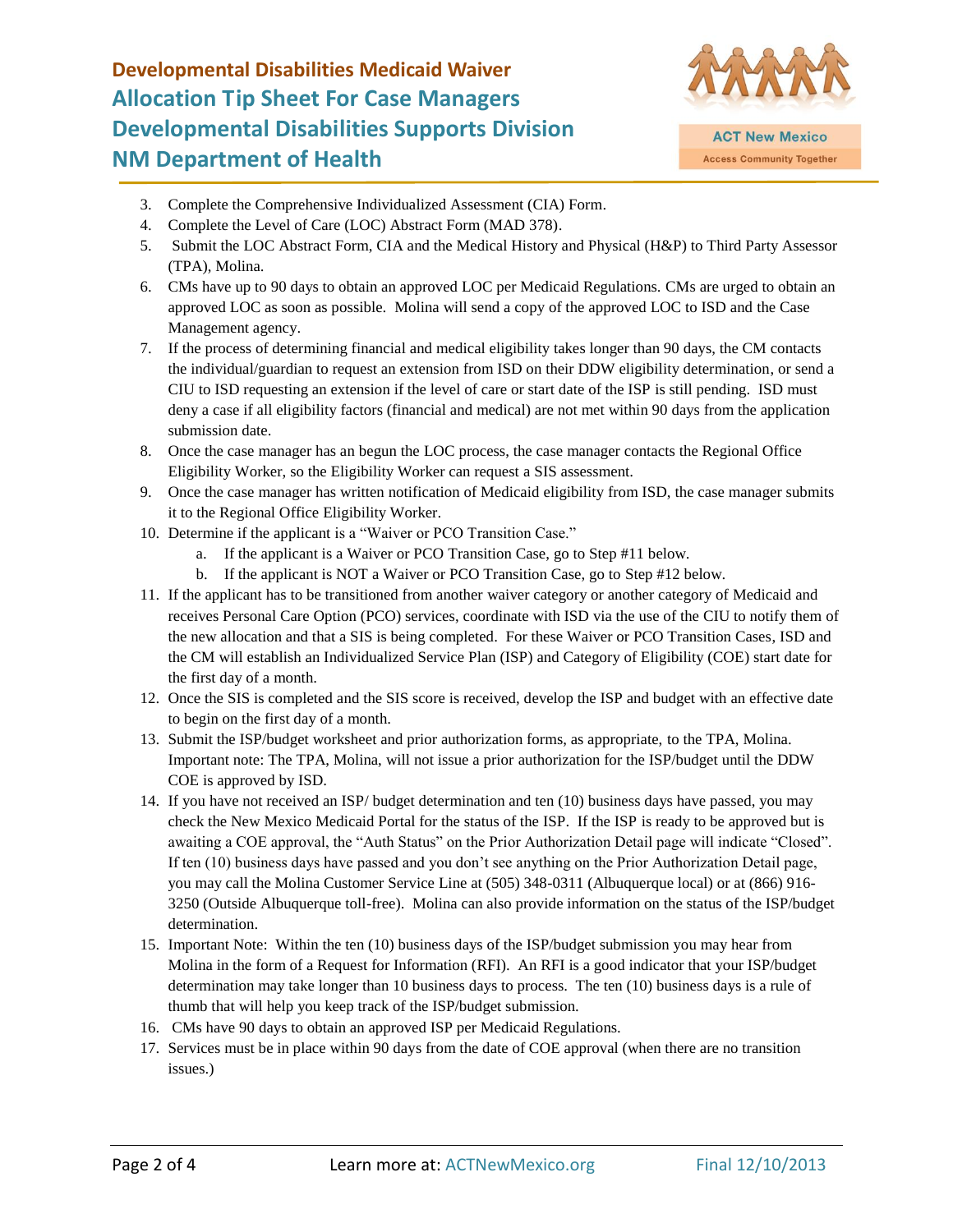

- 18. Respond within 15 business days to the TPA, Molina, when an RFI is received. Note: An RFI may be issued if the ISP/budget effective date does not begin on the first day of a month where there is an approved DDW COE and a revised budget may need to be submitted.
- 19. Notify direct service providers of the effective start date of the ISP/budget and provide a copy of the approved budget with the prior authorization number. Remind providers they cannot begin services until both the DDW COE is approved and a prior approval with an authorization status of "Approved" has been issues by the TPA, Molina.
- 20. Submit the approved budget to the Eligibility Worker.

## **Questions and Tips for the Initial Contact with your New Allocation:**

- The case manager should ask if the applicant completed the MAD 381 and handed it in to ISD. (A case manager may not complete the application or be a designated representative.) The case manager can recommend the Individual/guardian make a copy of the completed MAD 381 to keep for their records.
- The case manager can inform the individual/guardian that the MAD 381 is required **ANNUALLY**. It is the individual/guardian's responsibility to provide the following changes within 10 working days to ISD: change in income, assets for client exceed \$2000.00, changes that would affect eligibility, change in home or mailing address, placement/discharge to or from a nursing home or hospital, change in Case Management agencies
- The case manager should ask if the applicant had a scheduled appointment to meet with ISD.
- The case manager should ask if the individual/guardian provided what the ISD requested.
	- o Verification of Age, Citizenship, NM Residency, Marriage & Disability
	- o Proof of Income for the last 30 days (Income Maximum \$2130/month)
	- o Proof of resources: bank statements, retirement funds, loans, stocks/bonds, trust funds, life insurance policies, property deeds, value of any property you own (Resources Maximum \$2000)
	- o Other information: Medical insurance, Power of Attorney, Guardianship or conservatorship papers
- The case manager should ask if the individual is an SSI recipient.
	- o If the individual receives Supplemental Security Income (SSI,) they meet the Social Security Administration's definition of disability.
	- $\circ$  If the individual isn't a current SSI recipient, disability will have to be determined by the Disability Determination Unit, current medical reports will be needed
- The case manager should tell the individual/guardian that the applicant will need a current Abstract (MAD) 378) signed by their physician and History and Physical (H&P-a current physical examination within the last year) for Level of Care determination.
- Ask the individual/guardian if the individual has existing Medicaid eligibility such as: Disabled and Elderly or CoLTS C Waiver; SSI, or Medically Fragile Waiver; or if the individual is receiving a Medicaid service such as the Personal Care Option or is in an ICF/MR facility.
- Documentation:
	- o Suggest the individual/guardian get a notebook and/or binder to store medical reports, referrals, names of doctors, dates, treatments, facilities and internet research.
	- o Suggest the individual/guardian keep a record and dates of benefit programs they have applied for.
	- o Suggest the individual/guardian keep a calendar of medical appointments and when the annual review of eligibility is due